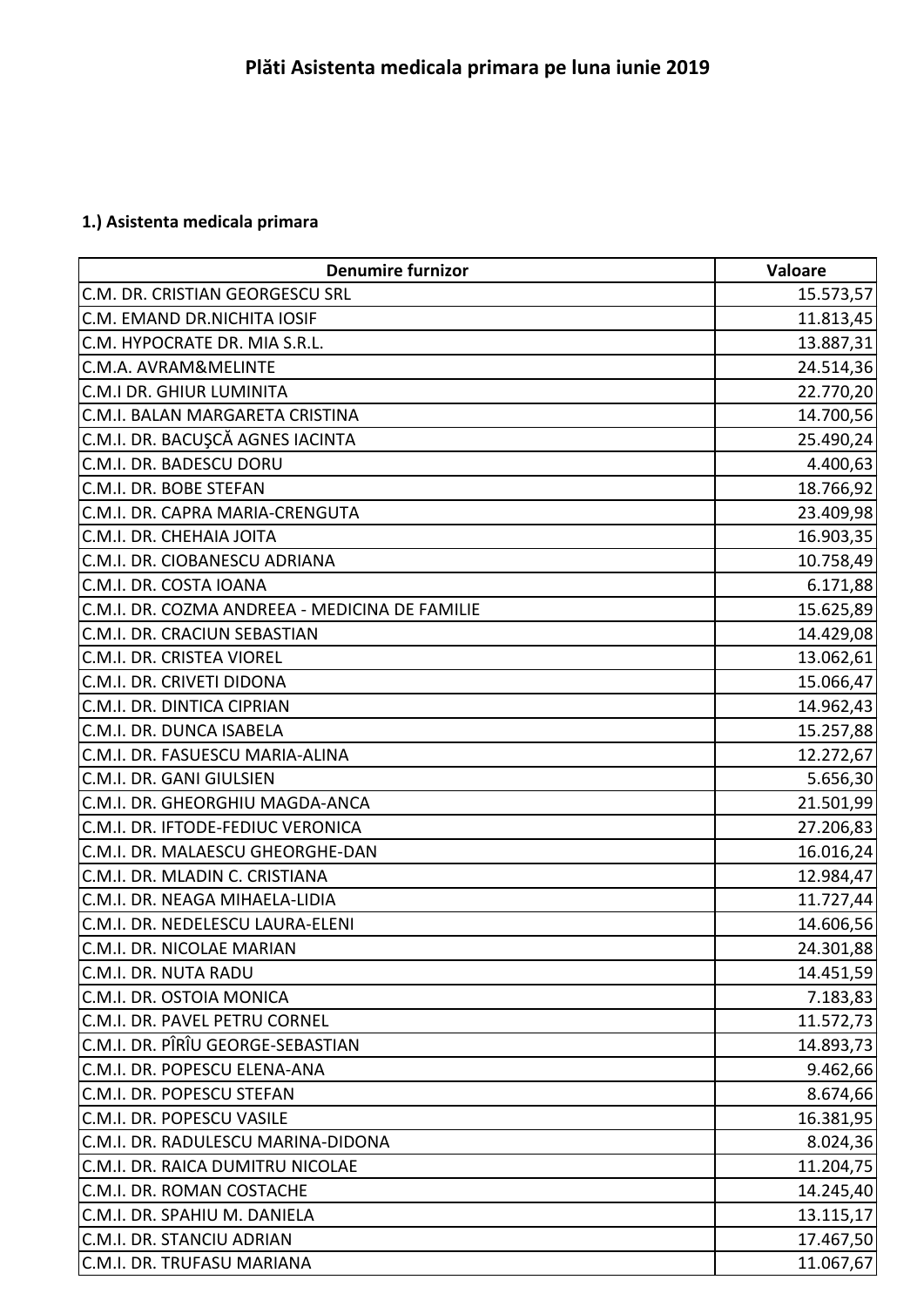| C.M.I. DR. UNGUREANU MARCELA DANIELA                                      | 19.263,52  |
|---------------------------------------------------------------------------|------------|
| C.M.I. DR.ILIES ILEANA-LUMINITA MEDICINA DE FAMILIE ACUPUNCTURA           | 17.217,52  |
| C.M.I. M.G. DR. BOROS OLIMPIU-RADU                                        | 8.424,91   |
| C.M.I. MED. FAM. DR. MANOLE CORNELIA-ALEXANDRA                            | 15.631,69  |
| C.M.I. STANCIULESCU GEORGIANA                                             | 15.072,75  |
| C.M.I.DR.GHITOIU GHERGHINA                                                | 15.341,05  |
| C.M.I.R. IZVORUL SANATATII S.R.L.                                         | 8.859,91   |
| C.M.M.F. DR MIHAILOV LILIANA                                              | 14.368,19  |
| C.M.MED MIN DR. PRUNA SILVIA                                              | 16.865,52  |
| CAB.MED. GEN. DR. VLASIN SERGIU                                           | 6.201,30   |
| CABINET MEDICAL DE FAMILIE DR. COMISEL GABRIELA SRL                       | 17.466,19  |
| <b>CATMED SRL</b>                                                         | 22.200,06  |
| <b>CAVIMED</b>                                                            | 17.688,36  |
| CENTRUL MEDICAL DE DIAGNOSTIC SI TRATAMENT AMBULATORIU SI MED.            | 504.217,41 |
| <b>PREVENTIVA</b>                                                         |            |
| CENTRUL MEDICAL DIEFFENBACHIA DIAGNOSTIC SRL                              | 8.364,71   |
| <b>CENTRUL MEDICAL LIAD SRL</b>                                           | 9.364,01   |
| CENTRUL MEDICAL RODICA SRL                                                | 10.790,07  |
| CM. DR. CHIORALIA N CARMEN SORINA - CABINETE MEDICALE ASOCIATE MG         | 27.098,07  |
| <b>CMAMF DR. IVANCIU IONEL</b>                                            | 19.306,24  |
| CMAMF DR.ALEXANDRU CRISTINA                                               | 20.462,72  |
| CMI - BUCUR I. ILEANA                                                     | 8.883,95   |
| CMI - BUSNEAG I. ILIANA CARMEN                                            | 18.579,68  |
| <b>CMI ALBU DANIEL</b>                                                    | 8.958,26   |
| <b>CMI BANU DANIEL</b>                                                    | 10.893,36  |
| <b>CMI BARI GHEORGHE IULIANA</b>                                          | 17.112,79  |
| <b>CMI CARTAS DR SAVA DAN</b>                                             | 13.700,85  |
| <b>CMI CRUICU ION</b>                                                     | 12.815,35  |
| CMI DERIOIU DANIEL IONUT                                                  | 9.779,30   |
| CMI DOGARU P. PETRU                                                       | 12.723,04  |
| CMI DR BUZESCU DAN AUREL                                                  | 15.448,71  |
| <b>CMI DR CATOIU LAVINIA</b>                                              | 12.335,83  |
| CMI DR CEAUSU ANDREEA MAGDALENA                                           | 14.122,15  |
| CMI DR DELEANU CRISTIAN-DANIEL                                            | 6.669,69   |
| CMI DR DINULESCU DANIELA MEDICINA DE FAMILE SI RECUPERARE, MEDICINA FIZIO | 14.357,73  |
| <b>CMI DR DODU CORNELIA</b>                                               | 9.517,25   |
| CMI DR DRAGHICI MARIA ELIDA                                               | 13.311,35  |
| <b>CMI DR FILIP AURELIAN</b>                                              | 10.589,47  |
| CMI DR GHICA-RADU ADRIANA                                                 | 22.282,54  |
| <b>CMI DR HOBLE ANA</b>                                                   | 17.110,10  |
| <b>CMI DR IONESCU RAFAEL</b>                                              | 15.407,34  |
| CMI DR MUSAT IULIANA                                                      | 16.806,76  |
| <b>CMI DR NEGRU CRISTIAN</b>                                              | 6.564,70   |
| CMI DR POPESCU-LUNGU DANA-OLGA                                            | 16.911,43  |
| <b>CMI DR TINC DOINA</b>                                                  | 3.739,86   |
| CMI DR. BIRAU LUIGI GHEORGHE                                              | 17.840,59  |
| CMI DR. BJERKESTRAND ANDREEA FLORINA DANA                                 | 17.322,09  |
| <b>CMI DR. CHIFOREANU GABRIEL</b>                                         | 12.120,06  |
| CMI DR. COJOCARU VALENTIN                                                 | 6.168,56   |
| CMI DR. COSTANGIOARA VALERIU                                              | 15.988,35  |
| CMI DR. DUMAN NICOLAE                                                     | 16.342,06  |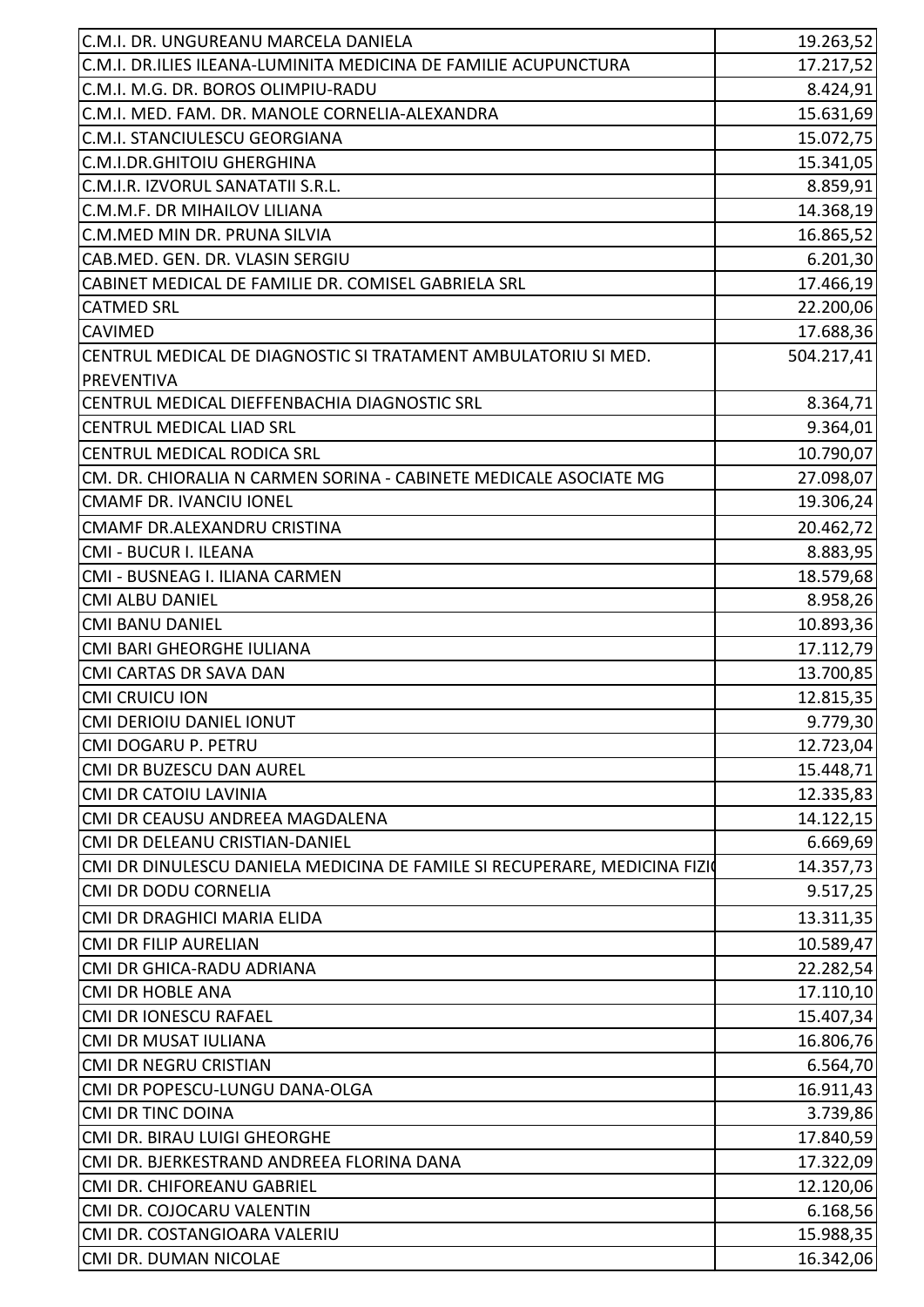| CMI DR. ENACHE VETURIA MARIA                      | 21.248,69 |
|---------------------------------------------------|-----------|
| CMI DR. FLORIAN PETRUTA                           | 9.504,53  |
| CMI DR. GAVRILA CONSTANTIN                        | 13.655,18 |
| CMI DR. GINGU VALI                                | 18.316,22 |
| CMI DR. GUZU CRISTINA                             | 18.600,67 |
| CMI DR. ILIE MARGARETA                            | 14.013,45 |
| CMI DR. ION MIHAITA EMILIAN                       | 15.319,29 |
| CMI DR. KRAKSNER SRL                              | 10.008,53 |
| CMI DR. LINA ION                                  | 16.428,63 |
| CMI DR. MARGINEAN ANDREEA                         | 13.978,56 |
| CMI DR. NEDELCU VIVIANA                           | 20.191,81 |
| CMI DR. NICOLAE SICINSCHI MIOARA                  | 13.658,54 |
| CMI DR. ONEL MADALINA ELENA                       | 16.814,76 |
| CMI DR. POPA ELENA RAMONA                         | 5.616,76  |
| CMI DR. POPA NICOLAE-CIPRIAN                      | 13.504,21 |
| CMI DR. POPESCU ALEXANDRU                         | 9.985,10  |
| CMI DR. POTOPEA DANIEL                            | 5.800,56  |
| CMI DR. RADUCANU ELENA-IULIANA                    | 14.898,58 |
| CMI DR. RUSI EMILIANA                             | 16.637,86 |
| CMI DR. SANDU CARMEN C.MEDIS                      | 10.214,27 |
| CMI DR. SCHIBA MIHAI NICOLAE                      | 7.006,78  |
| CMI DR. SICLOVAN MARIA                            | 13.796,49 |
| CMI DR. SPINEAN MONICA LUCIANA - MEDIC DE FAMILIE | 18.988,66 |
| <b>CMI DR. STAN RADU</b>                          | 18.374,41 |
| CMI DR. TANASESCU LIVIU                           | 10.159,03 |
| CMI DR. TASCAU CLAUDIU SORIN                      | 16.457,63 |
| CMI DR. TOMA DORIN PETRU                          | 8.394,59  |
| CMI DR. ZANFIR MARIAN                             | 11.913,98 |
| CMI DR.MIHAI MIHAELA DANIELA                      | 9.315,00  |
| <b>CMI DR.MIHUT GEORGETA</b>                      | 11.636,24 |
| <b>CMI DR.MITROI CORNEL</b>                       | 15.036,86 |
| CMI DR.PREDETEANU NARCISA                         | 6.315,63  |
| CMI DR.STEFANESCU CRISTINA                        | 12.153,60 |
| CMI DR.TRANDAFIR ILEANA                           | 11.747,81 |
| <b>CMI DR.TUDOSE CRISTIAN</b>                     | 14.474,64 |
| <b>CMI GHINEA ILEANA</b>                          | 12.321,10 |
| CMI MF DR. RUSU FLORIN                            | 16.705,16 |
| <b>CMI NEAGOE IRINA</b>                           | 15.835,85 |
| CMI PASLARU IULIANA-MIHAELA                       | 12.395,44 |
| <b>CMI SECRERIU VIRGIL</b>                        | 16.943,52 |
| CMI TIPISCA SIMONA                                | 7.850,29  |
| CMI UNGURU MIHAELA                                | 10.832,53 |
| CMMF DR. IRIMIA I. EMILIA ALINA                   | 17.495,73 |
| DR.MORARU LUCIAN-CAB.CERC MILITAR                 | 16.490,88 |
| <b>MARINA MED SRL</b>                             | 17.627,23 |
| <b>MED SAN FAM SRL</b>                            | 18.262,50 |
| <b>MEDFAMGRIG</b>                                 | 16.126,14 |
| <b>MEDICAL CLASS SRL</b>                          | 28.370,50 |
| METROPOLIS MEDICAL CENTER SRL                     | 7.712,19  |
| NICOMED ALFA SRL                                  | 14.503,17 |
| OMNIPRAX MEDICALS S.R.L.                          | 22.569,14 |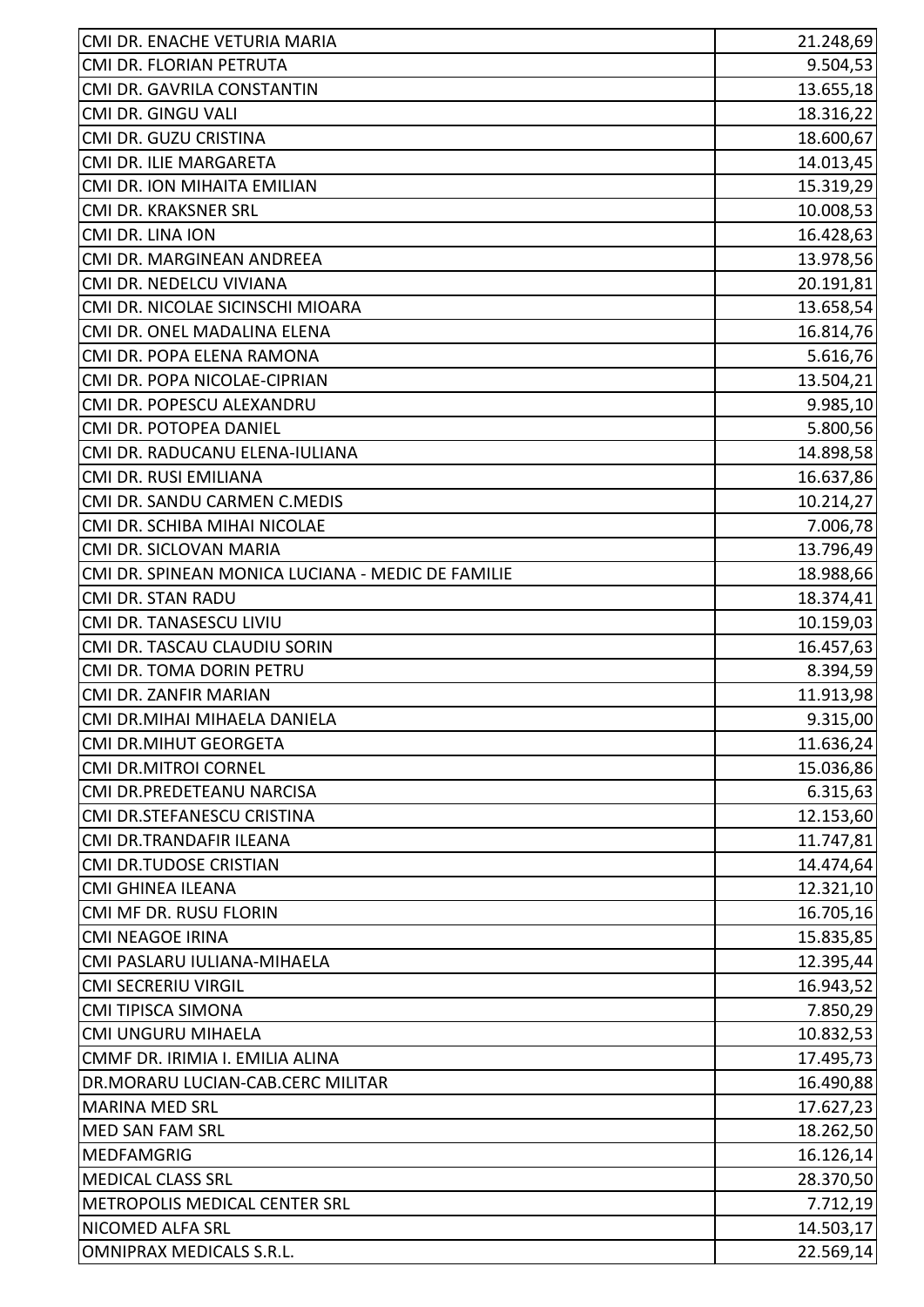| <b>PRANA SERV</b>                         | 6.435,96  |
|-------------------------------------------|-----------|
| PSYHO-SOMA MED SRL                        | 19.618,29 |
| S.C. CABINET MEDICAL DR. LUCA S.R.L.      | 6.263,10  |
| S.C. CHIFANMED S.R.L.                     | 26.617,67 |
| S.C. DINU UROMEDICA SRL                   | 7.827,07  |
| S.C. DR. BLAJ ST. CABINET MEDICAL S.R.L.  | 11.738,78 |
| S.C. FOCUS LAB PLUS S.R.L.                | 14.492,70 |
| S.C. HOMESON S.R.L.                       | 16.970,45 |
| S.C. LASER MED S.R.L.                     | 10.507,32 |
| S.C. LAUNER FARM S.R.L.                   | 57.155,60 |
| S.C. MEIROSU MED S.R.L.                   | 23.084,74 |
| S.C. MICS MED S.R.L.                      | 7.691,29  |
| S.C. NADMED TREND S.R.L.                  | 7.679,27  |
| S.C. NICOMED S.R.L.                       | 55.436,17 |
| S.C. PANAX MED S.R.L.                     | 7.171,19  |
| S.C. ROT DIAGNOSTIC & TRATAMENT S.R.L.    | 35.643,55 |
| S.C. SANILIFE HEALTH S.R.L.               | 10.931,92 |
| S.C.C.M. DR. GHEORGHE SORIN S.R.L.        | 20.606,00 |
| S.C.C.M. DR. STAN S.R.L.                  | 14.922,05 |
| S.C.M. PRIMA                              | 22.438,52 |
| <b>SC ALESSIA MED SRL</b>                 | 12.874,86 |
| <b>SC AMICUS MED SRL</b>                  | 20.789,39 |
| <b>SC ANALIZE LABORATOR SRL</b>           | 13.303,45 |
| <b>SC ANGI MED CENTER TOP SRL</b>         | 6.281,22  |
| <b>SC BADIMEDSAN SRL</b>                  | 15.607,54 |
| <b>SC BERCENI MEDICAL SRL</b>             | 10.142,84 |
| <b>SC BORUM MEDICAL SRL</b>               | 27.974,66 |
| SC CAB.MED.DR.BUNDA ACHIM EMIL SRL        | 20.032,39 |
| <b>SC CABIMEDPLUS SRL</b>                 | 18.912,19 |
| SC CENTRUL MEDICAL GIRO SRL               | 22.179,61 |
| SC CENTRUL MEDICAL NICOMED SRL            | 14.337,44 |
| <b>SC CENTRUL MEDICAL TINERETULUI SRL</b> | 24.337,51 |
| <b>SC CHIAJNA MEDICAL CENTER SRL</b>      | 8.388,59  |
| <b>SC CLINICA SF. LUCIA</b>               | 5.134,87  |
| SC CLUBUL SANATATII SRL                   | 3.274,93  |
| <b>SC DR HRIMIUC MINODORA SRL</b>         | 15.609,35 |
| <b>SC ECHILIBRIUM MEDICAL SRL</b>         | 14.422,78 |
| <b>SC ECOFAMCLINICA SRL</b>               | 7.073,82  |
| <b>SC FAMILY PRAXIS SRL</b>               | 16.979,58 |
| <b>SC FAMILYMED CHIOSAC ANDREEA SRL</b>   | 15.836,13 |
| <b>SC GRIKAMED SRL</b>                    | 14.609,65 |
| <b>SC HOLISTIC MED SRL</b>                | 17.895,61 |
| <b>SC HUMAN MEDICAL CENTER SRL</b>        | 32.920,51 |
| <b>SC KASYA MEDICAL CENTER</b>            | 10.567,38 |
| SC MED DR. MORARU SRL                     | 10.680,63 |
| <b>SC MEDEX SRL</b>                       | 14.891,24 |
| <b>SC MEDICAL MOTION SRL</b>              | 5.146,73  |
| <b>SC MEMORMED S.R.L.</b>                 | 26.890,17 |
| <b>SC MY CLINIC FOCSANI SRL</b>           | 37.872,73 |
| <b>SC PAVAFAEZ MEDICAL SRL</b>            | 24.849,76 |
| <b>SC PSYMED - GI SRL</b>                 | 7.321,62  |